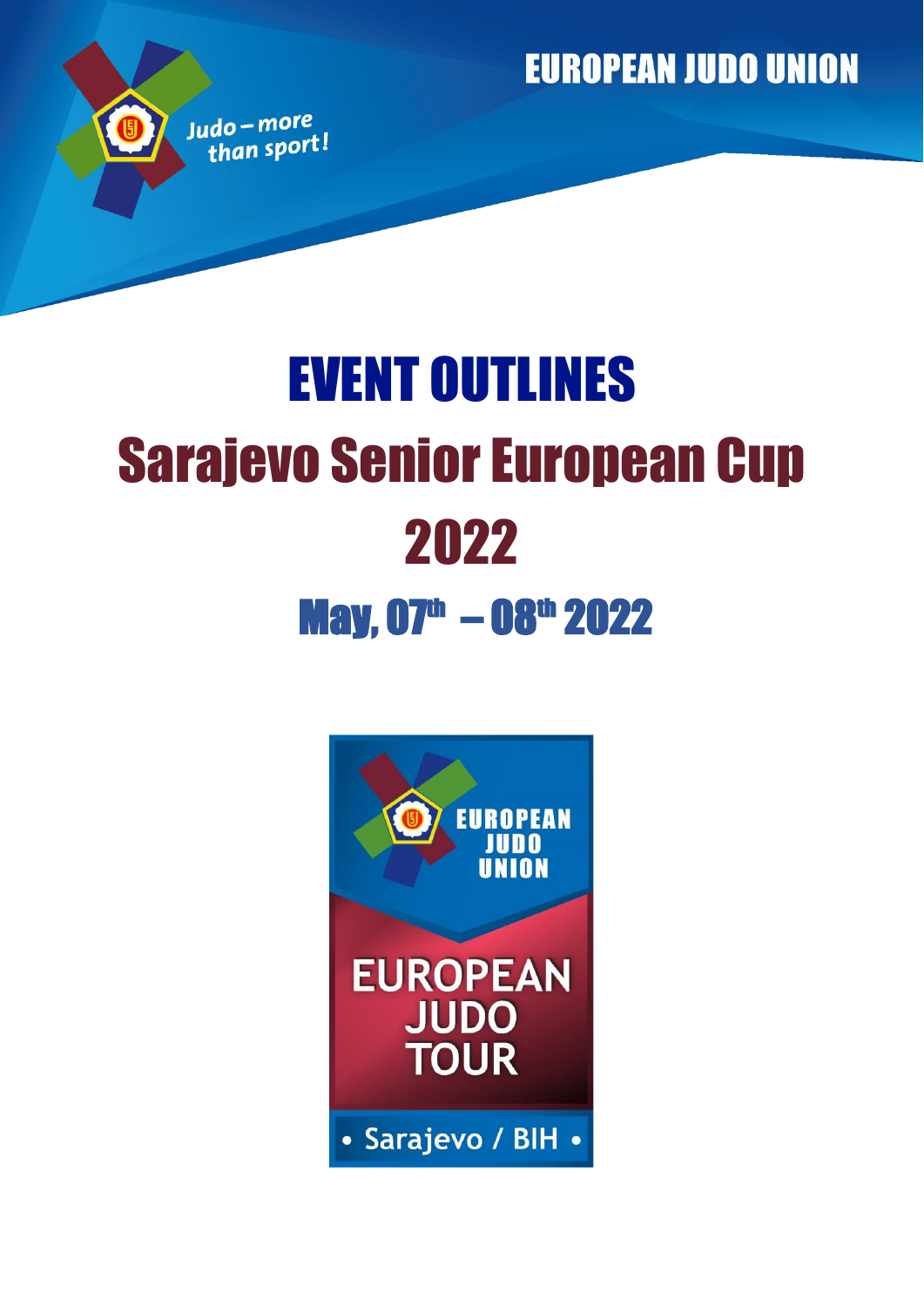

# **1. Organizer**

| Bosnia & Herzegovina Judo Federation |                      |        |                        |  |
|--------------------------------------|----------------------|--------|------------------------|--|
| Address:                             | Alipasina 14L,       | Email: | jaha.arijana@gmail.com |  |
|                                      | 71000 Sarajevo       | Tel:   | +38761929188           |  |
|                                      | Bosnia & Herzegovina |        |                        |  |

#### **Emergency Contacts:**

| <b>General matters:</b> | Ms. Lejla Sabeta | tel: +38761379395 | kovacevic.lejla@gmail.com |
|-------------------------|------------------|-------------------|---------------------------|
| Accommodation:          | Ms. Arijana Jaha | tel: +38761929188 | jaha.arijana@gmail.com    |
| Transfers:              | Ms. Maida Jakupi | tel: +38761051656 | maidajak@gmail.com        |

## **2. Regulations to minimize COVID-19 related risks**

#### **ANYONE NOT FOLLOWING THE LOCAL GOVERNMENT AND IJF COVID-19 PROTOCOLS WILL BE REMOVED FROM THE EVENT AND SUBJECT TO DISCIPLINARY ACTION!**

The fundamental principle throughout all EJU events during the COVID-19 era is to Protect and Be Protected by wearing a mask, sanitising, distancing and respecting the recommendations of the "Protocol for resuming IJF events during the COVID-19 pandemic" hereafter referred to as the IJF COVID-19 Protocol. All participants have the mutual responsibility to protect each other.

Each National Federation delegation participant (athlete, coach, team official, physiotherapist, doctor President etc.) must have read and understood the latest version of the IJF COVID-19 Protocol which can be found here: covid.ijf.org

The COVID-19 vaccines provide protection to the vaccinated only against seriously falling ill, but not against getting infected or transmitting the virus to somebody else, even if the chances of the latter is very low. Therefore, until vaccination reaches a high level among the judo family and there are other effective preventive methods available, or until it is globally accepted to conduct activities without safety measures, all the participants of any EJU event must follow the same protocol (being PCR tested before the event, upon arrival, during the event (if necessary), wear a mask, wash hands, follow the bubble system, etc.) to protect and be protected, in the spirit of unity and solidarity which is in our community's moral code.

#### **COVID-19 DOCUMENTS**

All pre-event COVID-19 documents must be uploaded on the IJF platform: my.ijf.org before travelling. If assistance is required please contact covid@ijf.org. Fourteen (14) days after the event, all data will be deleted.

#### **EVENT PARTICIPATION**

To participate in an EJU event each delegate is responsible to follow:

- The rules to enter the host country
- The Local Organising Committee's (LOC) Government COVID-19 measures
- The IJF COVID-19 Protocol rules

The LOC Government measures may be stricter than those detailed in the IJF COVID-19 protocol or vice versa, the stricter rules MUST be followed.

#### **INSURANCE**

It is the responsibility of the National Federation to ensure that in addition to their normal insurance they have sufficient insurance in place to cover any COVID-19-related costs, including repatriation. The LOC of the event and the EJU accept no liability for any claims relating to cancellation of the event due to COVID-19 or medical costs for any COVID-19 related illness that may affect a National Federation delegation member during the event.

#### **PLEASE NOTE:**

**Each National Federation taking part must nominate a Covid-19 Manager who is fluent in English.**

#### **There can only be ONE (1) COVID-19 MANAGER PER FEDERATION!**

#### **Before Travelling**

1. Check if you need a visa, and if yes - request it from the organiser. Please send a good quality passport copy (PDF) and filled in Visa Application form to the email: Maida Jakupi, maidajak@gmail.com. Please, see visa form uploaded.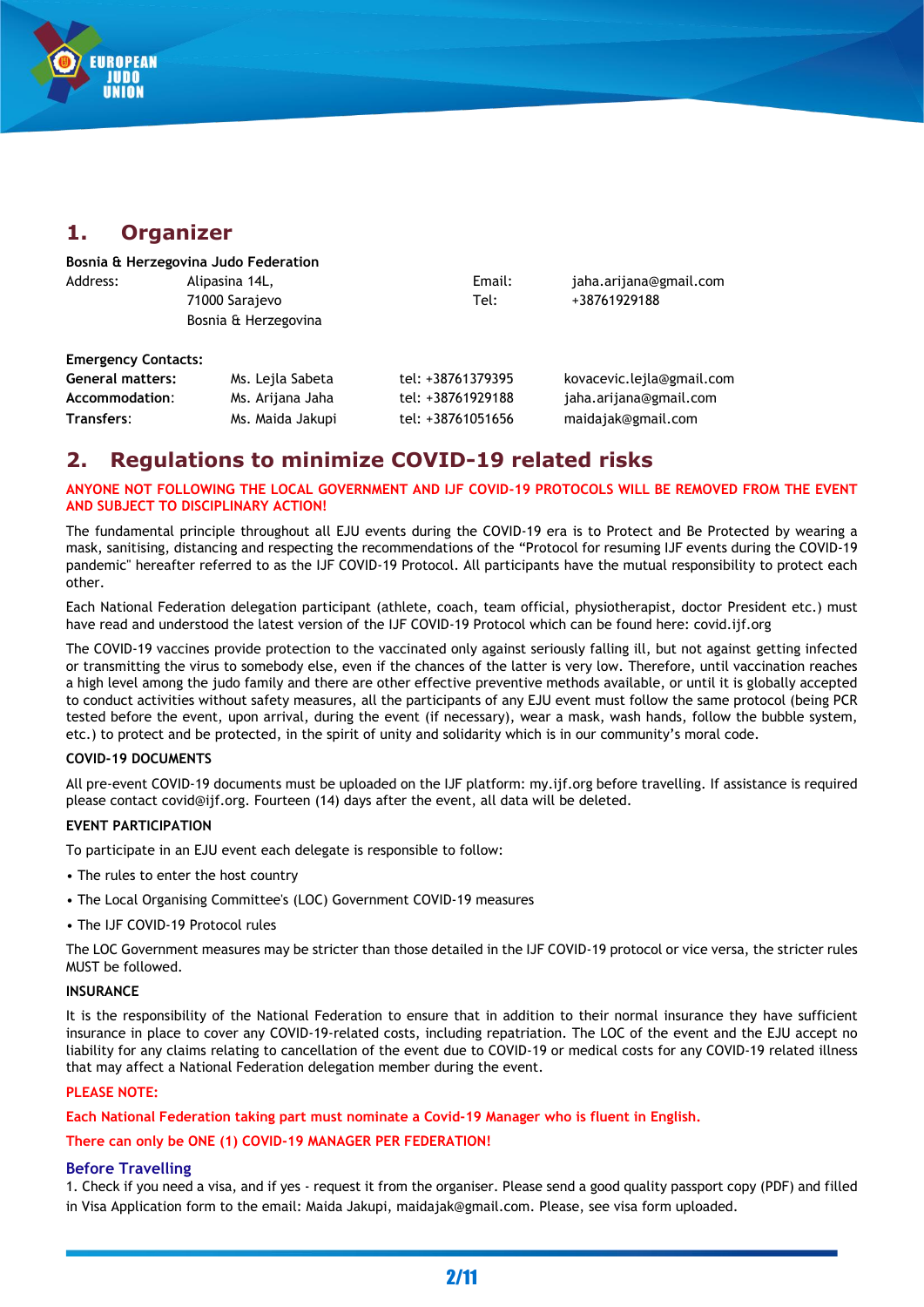

2. Book accommodation and send a detailed rooming list. Last minute changes can be accommodated whilst the delegation waits in the bus or outside the hotel.

3. Present on arrival:

If you are FULLY vaccinated or recovered from Covid-19 disease in last 6 months before event:

1 PCR test which is not older than 72 hours before entering the bubble and vaccination certificate or recovery certificate If you are not vaccinated:

two (2) Covid-19 negative individual medical certificates done maximum eight (8) days before entering the bubble and taken at least (minimum) 48 hours apart (can be more than 48 hours).

Please make sure that all documents have also has an English version.

To maintain the required safety level at the EJU events, the following variants of vaccination are recognised as complete vaccination and the bearers as "fully vaccinated" within the validity period. In case the validity expires during an event, the status is upheld until the last day of the event.

| Type of protection                                                         | Minimum time elapsed                          | Maximum time elapsed                                         |
|----------------------------------------------------------------------------|-----------------------------------------------|--------------------------------------------------------------|
| 1 dose of and 1 dose vaccines (Janssen,<br>Sputnik Lite, or other)         | Minimum 28 days from receiving the<br>dose    | Maximum 6 months from receiving<br>the dose                  |
| 2 doses of any 2 dose vaccines                                             | Minimum 14 days from the 2nd dose             | Maximum 6 months from the 2nd<br>dose                        |
| Booster doses: 3rd or additional dose<br>(2nd dose after a 1 dose vaccine) | Minimum 7 days from the last dose             | To be determined by the WHO,<br>currently no end of validity |
| Recovery from infection and 1 dose                                         | Minimum 14 days from receiving the<br>dose    | Maximum 6 months from receiving<br>the dose                  |
| 1 dose and recovery from infection                                         | Minimum 11 days from the positive PCR<br>test | Maximum 6 months from the<br>positive PCR test               |
| Recovery from infection                                                    | Minimum 11 days from the positive PCR<br>test | Maximum 6 months from the<br>positive PCR test               |

All vaccination types are accepted, not only EMA or WHO approved products.

**Minors (under 18) are considered fully vaccinated after completing the first series of vaccination with no end of validity until further decision**

During the period when the tests are done you should stay isolated and limit contact with other people as much as possible. If you experience any kind of symptoms do not start to travel (even with two negative PCR tests).).

4. Present upon arrival IJF Liability Release Waiver which is uploaded to my.ijf.org once and is valid through the whole year 2022. The document can be found under the link: https://www.ijf.org/covid19/2663 and on EJU homepage for every event. 5. **PCR tests, Vaccination Certificate/Recovery Certificate & Liability Release Waiver must be uploaded to the platform my.ijf.org by NF administrator well in advance BEFORE TEAM ARRIVAL.**

#### **Entering Bosnia & Herzegovina**

The following must be brought/at hand for border control:

1. Passport, ID, and applicable visas, as required.

- All regular border-crossing regulations must be followed regarding the validity of passports and visas, as applicable for each respective country
- Border control officers will check documents (passports or other documents that contain similar information)
- 2. Official Invitation.

\* All participants must present a PRINTED invitation letter from the Bosnia & Herzegovina Judo Federation that the border control officers may keep.

3. Negative PCR test not older than 72 hours.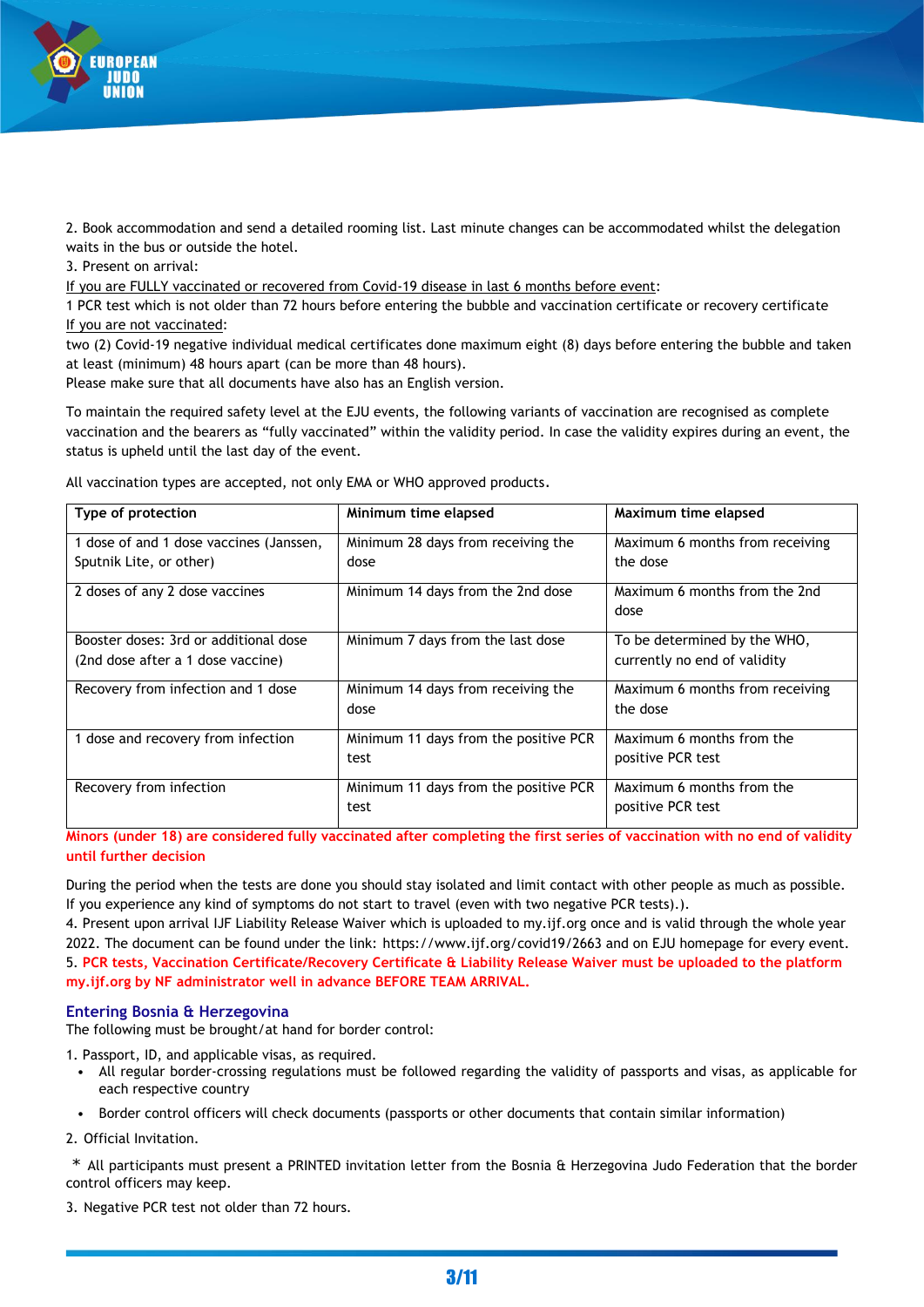

4. Rules to enter the country can be found under the link: http://sps.gov.ba/ulazak-stranaca-u-bih/?lang=en. Please, check if you need some special documents.

#### **Entering a bubble**

The event venues (hotels, sport hall, training hall etc.) will be classified as bubbles and to reduce risk a "bubble to bubble" concept will be used. People are NOT allowed to leave their bubble as contamination could occur endangering the safety of the event and the health of the participants.

1. One (1) PCR test per participant will be performed immediately upon arrival. The test will be held in Hotel Hills. Until test results are obtained, all participants must remain in their hotel rooms, where water and any paid meals will be ensured until the receipt of the test results.

#### **Important: Athletes competing on Saturday MUST arrive on Thursday before 16:00.**

**Athletes competing on Sunday MUST arrive on Friday before 16:00!**



#### **Due to testing logistics NO EXCEPTIONS are possible.**

**Sport hall**: access only for athletes competing that day (access for warm-up partner can be granted upon request in case of special circumstances) **Entries & registration**: No entries by clubs can be accepted - every participating Federation must have a Covid-19 Manager handling all entries and bookings!

- 2. Cost per test is 100  $\epsilon$  Euro, which has to be paid by the participating federation prior the arrival.
- 3. If any other conditions and requirements will arise till the start of the event they will be informed additionally.

#### **Throughout your stay**

1. Wash/sanitise your hands regularly, especially if you have had contact with a person or an object. Competitors should wash and disinfect their hands and feet regularly, especially before the warm-up and the contest.

2. No handshake - greet each other with a bow.

3. Wear a mask at all times (change it at least twice a day). Exceptions: masks are not obligatory on the Field of Play tatami, on the warm-up tatami whilst warming up or on the training tatami whilst training. Masks may be removed while eating in dining areas.

4. Maintain 1.5 m distance at all times, except for competitors during training, their contests and during warming up with ONE PARTNER.

5. Submit yourselves to contactless temperature measurement by the organiser on arrival at the point of entry in the country, at accommodation premises, throughout the competition venue and at any official venue of the event, to be accepted by all accredited population.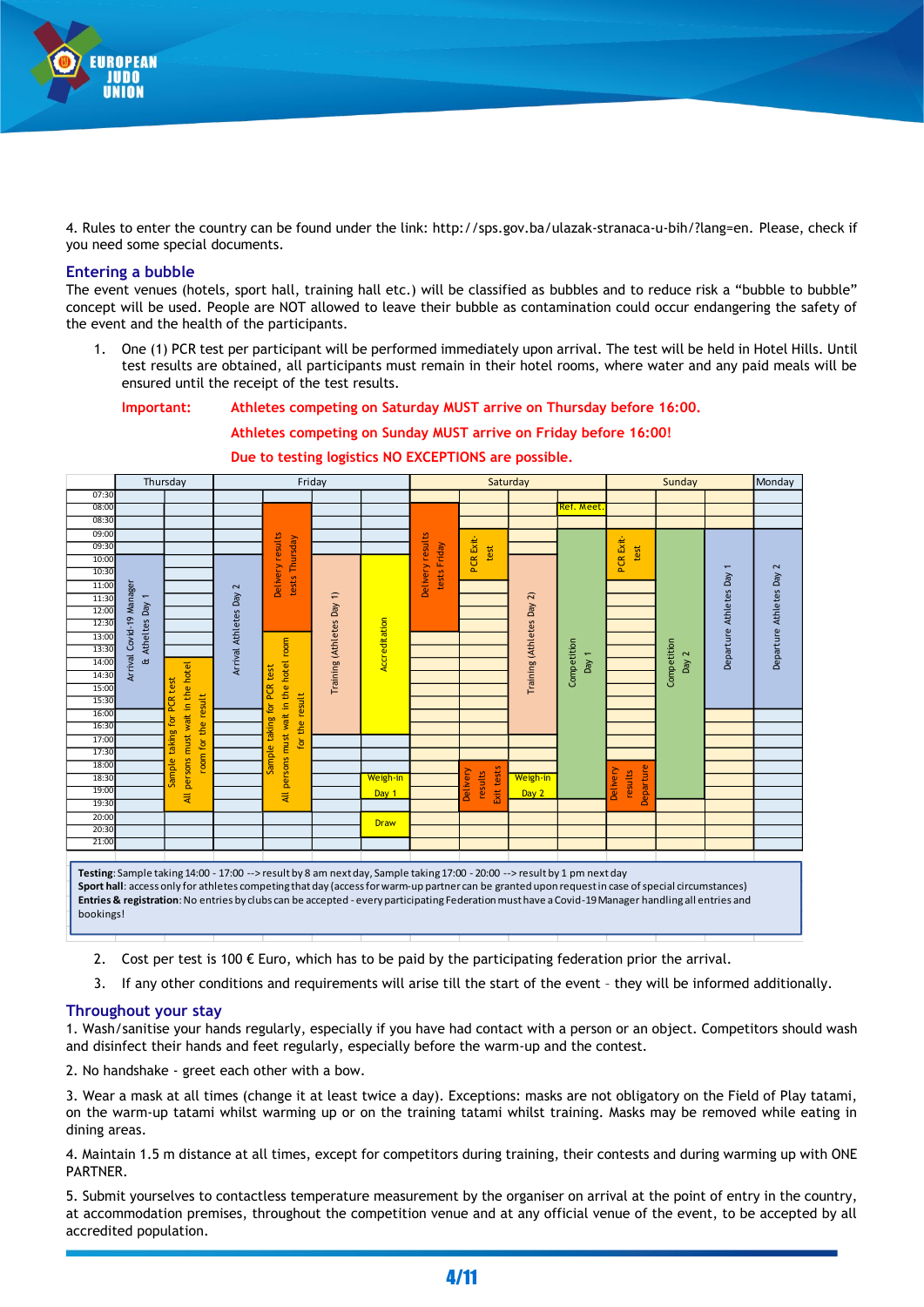

Anyone registering a high temperature will be asked to remain outside and their Delegation COVID-19 Manager, the LOC COVID-19 Manager and the EJU COVID-19 Manager will be contacted. An opportunity to recheck their temperature will be given, if it is still high a final decision will be made by the LOC COVID-19 Manager and the EJU COVID-19 Manager.

#### **In case of positive result**

In case of a positive test result we will follow the Bosnia & Herzegovina Government/National Public Health Authorities

Quarantine period: 7 days Quarantine hotel: Hotel Hills

Rates: Usual rate during time of event. After the event room can be booked directly with hotel at regular rate.

Anyone with a positive test MUST stay in the quarantine hotel provided by the organiser. The cost must be paid by the National Federation.

Close contacts will also be traced and may be isolated/quarantined depending on the LOC National Public Health Authorities of the Bosnia & Herzegovina procedure. Please note their definition of close contact may differ from that described in the IJF protocol.

#### **Symptoms after arrival**

Anyone who experiences symptoms after arrival must immediately contact their Team COVID-19 Manager Local Covid Manager: Dr. Majda Delic, e-mail: majda.delic@eurofarm.ba, +38762615596

#### **Exit tests**

Exit tests may be booked with the organiser, if required. Where to book: Before to the arrival by the email kovacevic.lejla@gmail.com or on spot by info desk. Price: PCR - 100€; antigen - 30€.

## **3. Competition Place**

Arena Hotel Hills Address: Butmirska cesta 18, Ilidža, 71000 Sarajevo; http://hotelhills.ba/bs/arena-hotel-hills/

## **4. Age**

15 years old and over (born in 2007 and before)

## **5. Participation**

This Senior European Cup is open for all EJU/IJF Member Federations. **There is no limit** in the number of athletes for each weight category for every federation. The competitors must be of the same nationality as the National Federation, which enters them.

### **6. Categories & Duration**

Male: -60kg, -66kg, -73kg, -81kg, -90kg, -100kg, +100kg Female: -48kg, -52kg, -57kg, -63kg, -70kg, -78kg, +78kg Duration: 4 minutes Golden Score: No time limit

## **7. Deadlines**

- Visa Application: Hotel Payment:
- Monday, 11<sup>th</sup> April 2022 Hotel Reservation: Monday, 25<sup>th</sup> April 2022 Thursday, 28<sup>th</sup> April 2022 Travel details: Thursday, 28th April 2022 Rooming List: Thursday, 28th April 2022 **JUDOBASE Registration: Friday, 29th April 2022**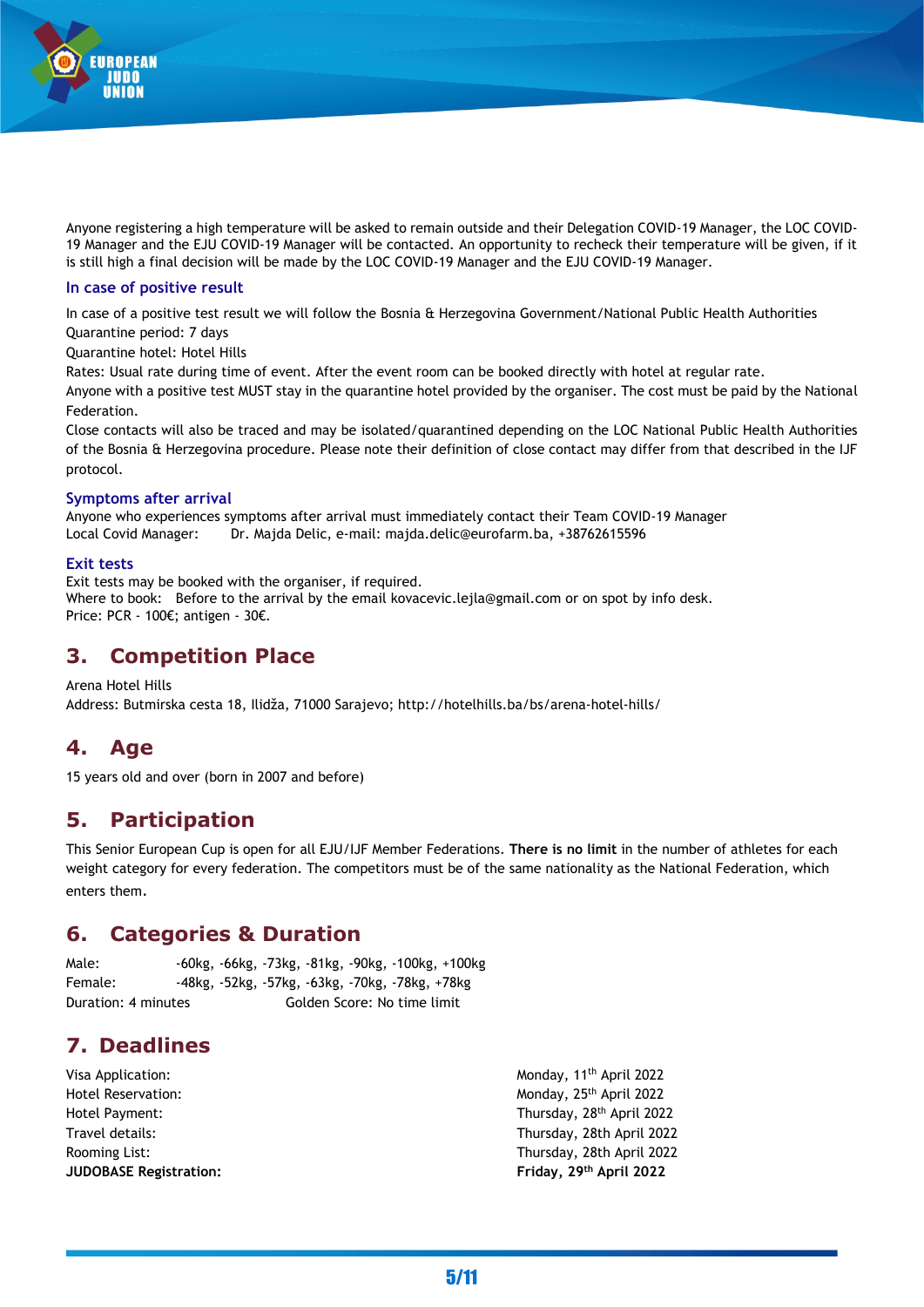

# **8. Program**

Attention: The schedule may be modified according to total number of entries and circumstances of competition.

| Thursday, May 05th 2022                                                           |                                                                           |                    |  |
|-----------------------------------------------------------------------------------|---------------------------------------------------------------------------|--------------------|--|
| Not later than 16:00                                                              | Arrival of Covid Managers and athletes competing on Saturday              | <b>Hotel Hills</b> |  |
| $12:00 - 20:00$                                                                   | PCR testing                                                               | <b>Hotel Hills</b> |  |
| Friday, May 06th 2022                                                             |                                                                           |                    |  |
| Not later than 16:00                                                              | Arrival of athletes competing on Sunday                                   | <b>Hotel Hills</b> |  |
| $10:00 - 17:00$                                                                   | Accreditation                                                             | <b>Hotel Hills</b> |  |
| $12:00 - 17:00$                                                                   | PCR testing                                                               | Hotel Hills        |  |
| $18:00 - 18:30$                                                                   | Unofficial weigh-in                                                       | <b>Hotel Hills</b> |  |
| $18:30 - 19:30$                                                                   | Official weigh-in Women: -48, -52, -57, -63 kg<br>Men: -60, -66, -73 kg   | Hotel Hills        |  |
| 20:00                                                                             | Draw                                                                      | online             |  |
| Saturday, May 07th 2022<br>Women: -48, -52, -57, -63, kg<br>Men: -60, -66, -73 kg |                                                                           |                    |  |
| $10:30 - 12:00$                                                                   | <b>PCR testing (Exit PCR)</b>                                             | Arena Hotel Hills  |  |
| 08:00                                                                             | Referee Meeting                                                           | Arena Hotel Hills  |  |
| 9:00                                                                              | Eliminations/Repechage/Semi finals                                        | Arena Hotel Hills  |  |
| After                                                                             | Final Block: Bronze Medal Contests, Finals                                | Arena Hotel Hills  |  |
| $18:00 - 18:30$                                                                   | Unofficial weigh-in                                                       | <b>Hotel Hills</b> |  |
| $18:30 - 19:30$                                                                   | Official weigh-in Women: -70, -78, +78 kg<br>Men: -81, -90, -100, +100 kg | Hotel Hills        |  |
| Sunday, May 08th 2022<br>Women: -70, -78, +78 kg<br>Men: -81, -90, -100, +100 kg  |                                                                           |                    |  |
| $10:30 - 12:00$                                                                   | <b>PCR testing (Exit PCR)</b>                                             | Arena Hotel Hills  |  |
| 9:00                                                                              | Eliminations/Repechage/Semi finals                                        | Arena Hotel Hills  |  |
| After                                                                             | Final Block: Bronze Medal Contests, Finals                                | Arena Hotel Hills  |  |

## **9. JUDOBASE Registration**

All participants and delegates must be registered for this event in the IJF Registration System (**JUDOBASE)**: <https://admin.judobase.org/> .

Deadline for JUDOBASE Registration is **Friday, April 15 th 2022**

|                                                                                          | <b>NO IJF Official ID Card</b>                     | Late entry<br><b>IJF Official ID Card: YES</b> | Replacement<br><b>IJF Official ID Card: YES</b> |
|------------------------------------------------------------------------------------------|----------------------------------------------------|------------------------------------------------|-------------------------------------------------|
| <b>Athletes</b>                                                                          |                                                    |                                                | 0€                                              |
| <b>Other delegates</b><br>(Head of delegation,<br><b>Coaches, Physios,</b><br>Doctors, ) | • ENTRY NOT POSSIBLE<br>• REPLACEMENT NOT POSSIBLE | Late entry not possible                        | 0€                                              |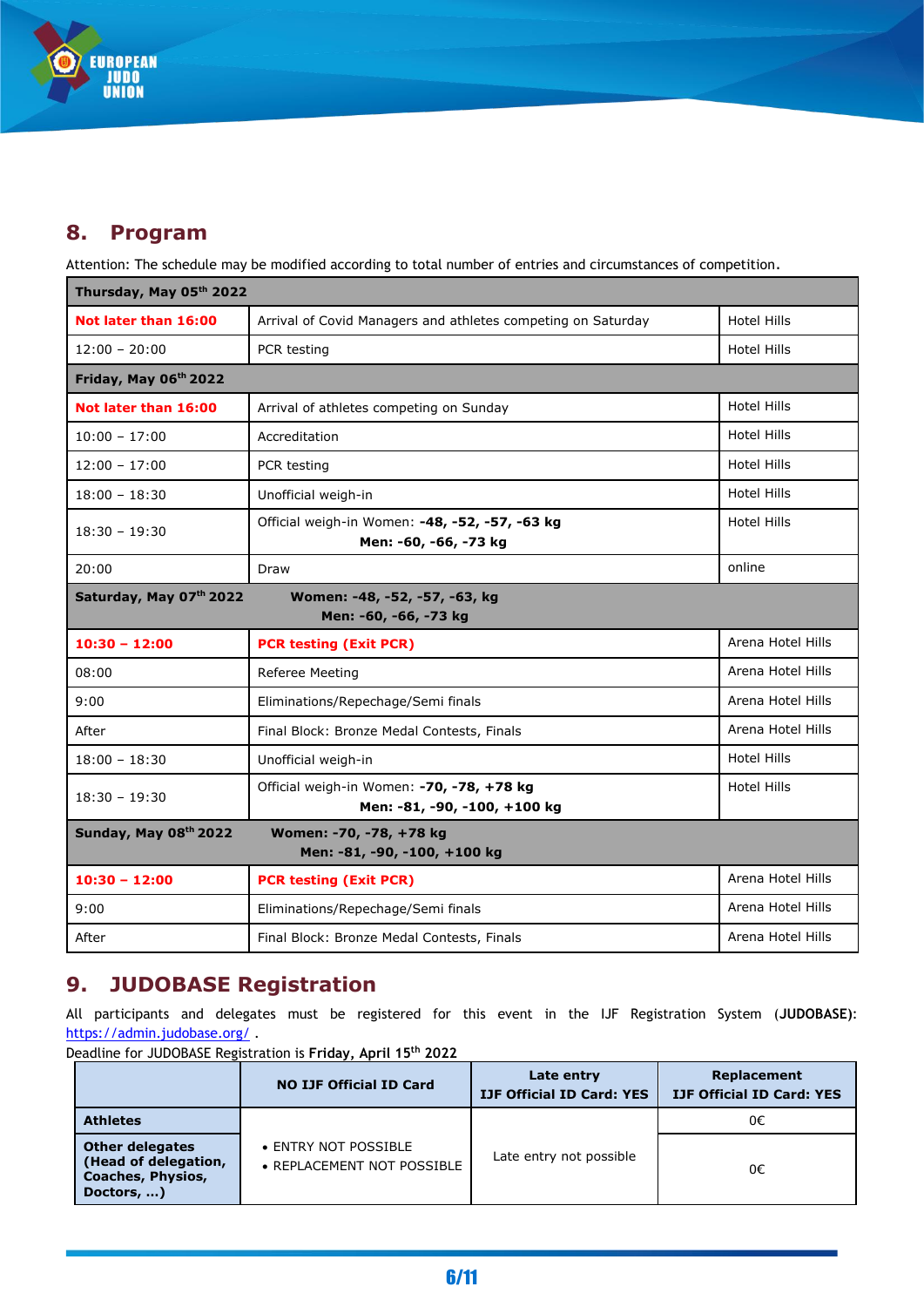

#### **Please note:**

- **Late entries are NOT POSSIBLE, only replacements 1:1**.
- Persons, who are banned by their Federation or IJF cannot be entered as late entry or replacement.

# **10. Entry Fee**

The EJU entry fee of **10€** per athlete must be paid.

# **11. Accreditation & Control of Nationality**

At least one team delegate (and not more than 2) who have been tested on spot and received negative results must attend the accreditation/team list confirmation on **Friday from 10:00 – 17:00** on time in order to confirm the entries of all athletes and officials with his signature on the delegation confirmation list. A delayed appearance or no-show may result in the exclusion of all participants from the draw and the event. In case of unforeseen delay of arrival, the National Federation must immediately contact both the organiser and the EJU [\(headoffice@eju.net\)](mailto:headoffice@eju.net). Passports or photocopies of passports from all competitors must be available on request (national ID Card showing nationality, picture and date of birth or a copy is also accepted). The competitors must not be present at the nationality control.

**Very important:** Each National Federation must be represented by a team leader or coach responsible for registration of **ALL athletes from the respective National Federation**, regardless club or other membership. **Every National Federation will be accepted for accreditation only once**, when all entries and payments can be confirmed at the same time.

# **12. Competition Mode**

The competition will be carried out according to the rules and sporting codes of the IJF and EJU.

Competition systems according to number of participants:

- 6 and more entries: Double repechage
- 3,4,5 entries: Round robin
- 2 entries: better of 2 fights, if 1-1 the third match will decide

In order for an athlete to obtain points for the European Ranking List, her/his weight category should have participants from at least 2 different countries. If this is not the case, the competition can still be held, according to the organiser's decision. If, by the nominal deadline, there is only one country inscribed in any weight category, the organiser is obliged to inform immediately the National Federation concerned.

## **13. Draw**

The draw will be held ONLINE.

Seeding: The top four (4) from the entered competitors in each weight category will be seeded according to the current EJU European Ranking List.

## **14. Weigh-in**

Official weigh-in for each weight category is held the evening before the competition day (see program). **Athletes must present their EJU accreditation card and their passport** (National ID Cards showing nationality, picture and date of birth are also accepted).

Official scales or test scales will be available for test weigh-in on Friday and Saturday from 08:00 – 22:00 (except during official weigh-in from 18:30-19:30).

# **15. Refereeing**

Each federation may enter 2 referees. The organizing federation may enter as many referees as required for the realization of the tournament but giving priority to their own Continental/International referees first and then their national referees with the highest national license with at least 2 years of experience.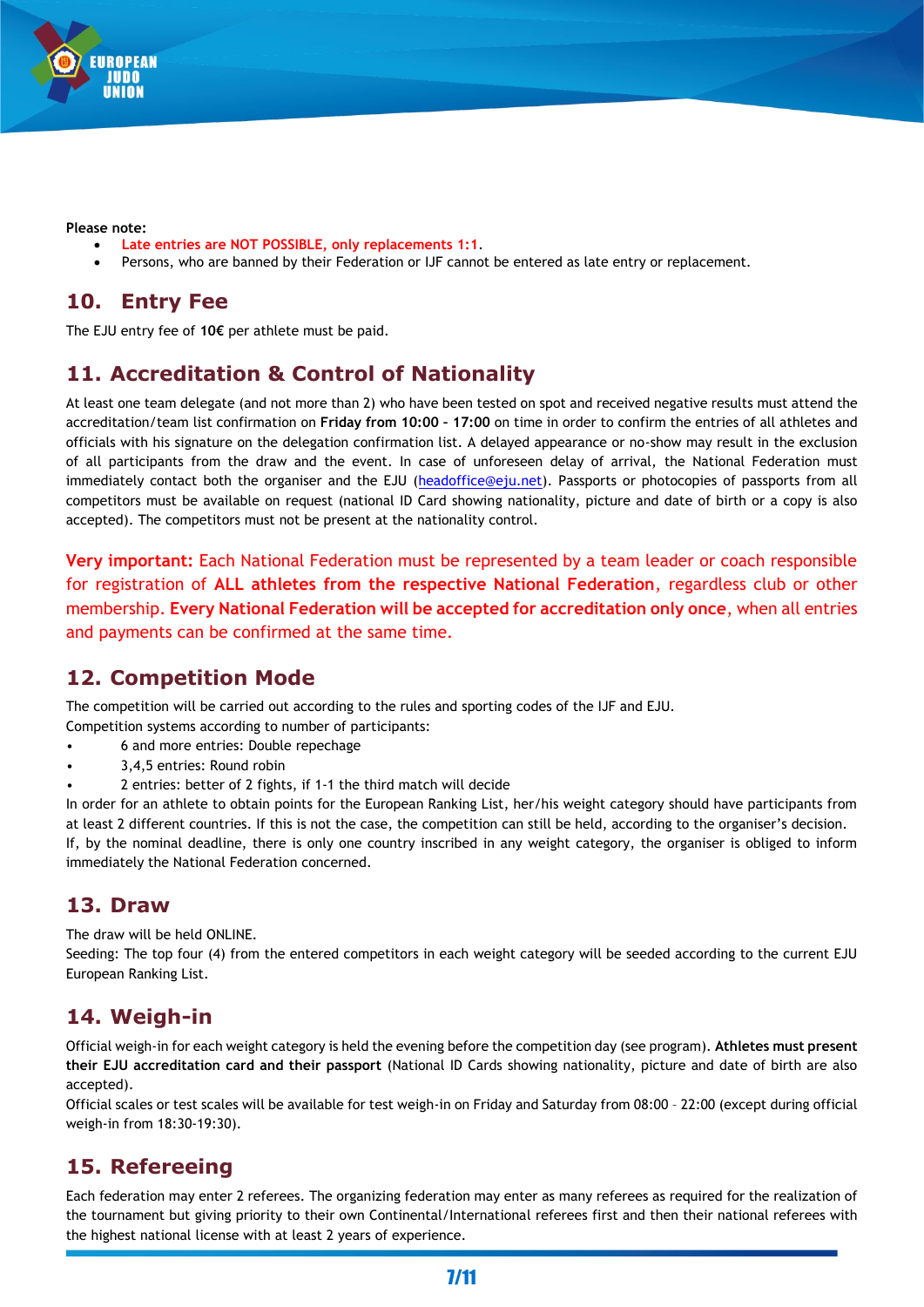

If enough Continental/International referees are inscribed in Judobase, the organizing federation has to limit its number of national referees to 1 per mat.

**JUDOBASE registration deadline for referees: Friday, 29th April 2022**

**The bow:**

- The contestants must not shake hands BEFORE the start of the contest.
- When the athletes are leaving the mat they must wear judogi in proper way and are not allowed to take out any part of the judogi or the belt before leaving the field of play.

## **16. Coaching**

All coaches must fully adhere to the Code of Conduct for Judo Coaches.

Dress Code Elimination rounds: National track suit with trousers reaching down to shoes or jacket suit with tie Final block: Jacket suit with tie

**17. Transport**

Airport: Sarajevo Airport

Bus station: Sarajevo Bus Station

The organizer will provide transfers between the airport and official hotels, between the official hotels and competition venue, draw, accreditation and official weigh-in places. During pandemic time ONLY official transportation can be used. No other transportation, including taxis and own cars can be used when in the bubble.

# **18. Accommodation**

All delegations, who inscribe for an EJU event, must reserve their accommodation in the official hotels published in the event outlines. The reservation must be made with the local organising committee (not directly with the hotel). Due to the COVID-19 situation ALL participants must stay in the official hotel for the entire period of their stay, as the bubbleto-bubble concept is used at this event.

#### **Hotel Hills**

Address: Butmirska cesta 18, Ilidža, 71000 Sarajevo; www. http://hotelhills.ba/bs/arena-hotel-hills/ Check-in time: 12:00; check-out time: 11:00

Distance distance to the airport: 3,7 km

| Prices per person | BB/1 night | Lunch | Dinner |
|-------------------|------------|-------|--------|
| Single room       | 130€       | 10 €  | 10 €   |
| Double room       | 100 €      |       |        |

#### **Hotel Hollywood**

Address: Dr. Mustafe Pintola 23, Ilidža, 71000 Sarajevo; http://hotel-hollywood.ba/

Check-in time: 12:00; check-out time: 11:00

Distance distance to the airport: 3,4; distance to the sports hall: 300 m

| Prices per person | BB/1 night | ∟unch | Dinner |
|-------------------|------------|-------|--------|
| Single room       | 130€       | 10 €  | 10 €   |
| Double room       | 100 €      |       |        |

**Hotel booking and transfers have to be made directly with the organiser:** jaha.arijana@gmail.com

**Hotel reservation deadline:** Monday**,** April 25th , 2022 Hotel payment deadline: Thursday, April 28<sup>th</sup> 2022 **Credit cards can not be accepted on spot. Cash payment can be done on spot.**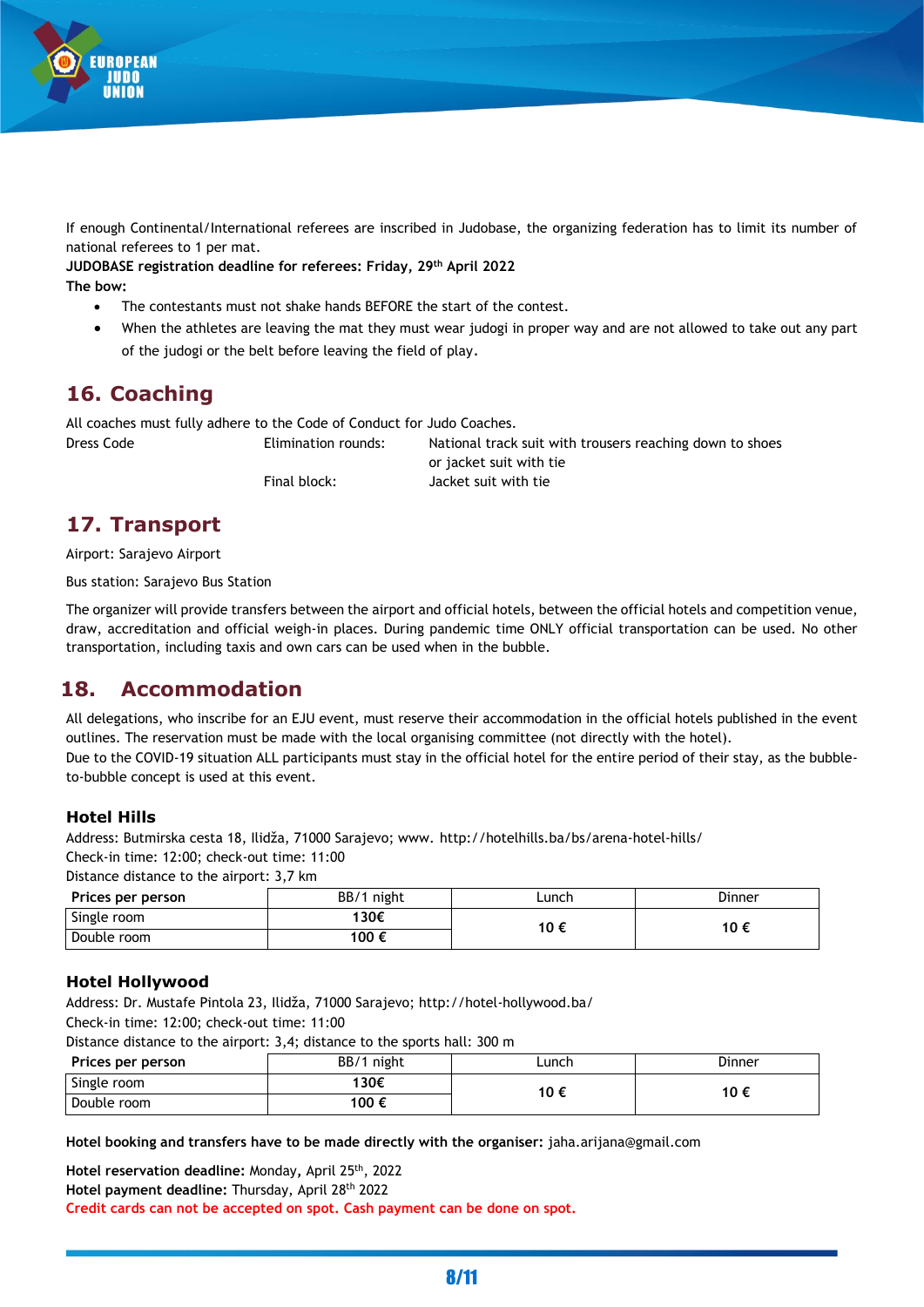

#### **Cancellations Till May 01st, 2022: full refund After May 01st, 2022 no refund, 100% of the hotel costs must be paid**

**In case of tournament cancellation by the Bosnia & Herzegovina authorities full payment will be refunded**.

Important: Injuries, visa problems or sickness are not valid reasons for cancellation of rooms.

In case of any damage to hotel property or competition venue caused by members of a delegation, their national federation will be charged by the organizing committee.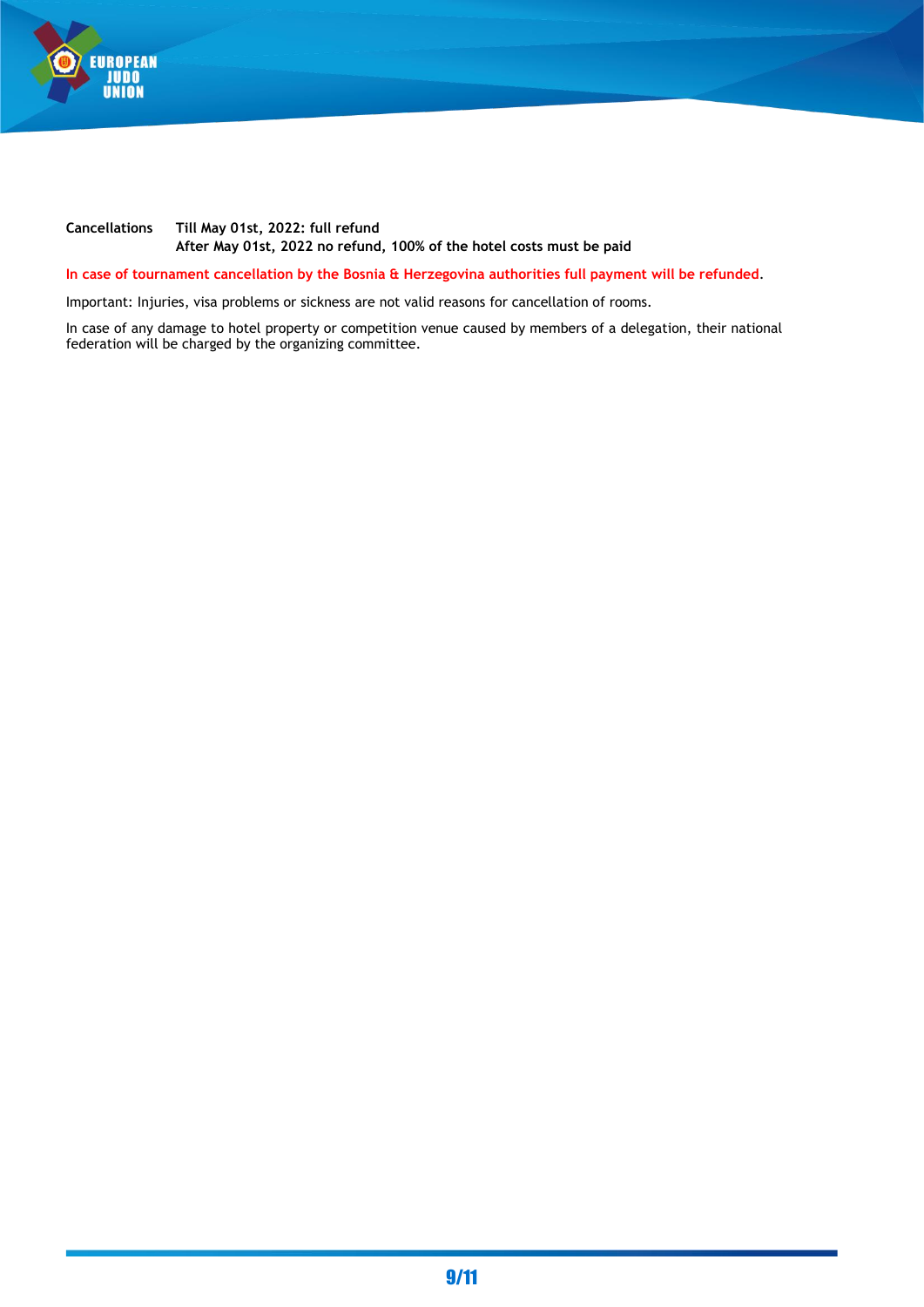

# **19. Payment**

Kindly complete the payment for accommodation and entry fee to our bank account:

Bank Privredna Banka Sarajevo

Address: Alipasina 6, 71000 Sarajevo, Bosnia & Herzegovina

IBAN : BA391011010000530432

SWIFT: PBS CBA 22

All bank fees and money transfer costs must be paid by the sender federation. The person attending accreditation must bring proof of the bank transfer.

**20. Judogi Control**

#### **Approved Judogi**

All Judoka must compete in IJF Approved Judogi (only red label allowed) and Judogis from all IJF suppliers are allowed (see www.iif.org  $\rightarrow$  Official Supplier List).

#### **Judogi Control**

It will be operated with a Sokuteiki prior to the fight. Judogi must have an IJF Official Label "APPROVED JUDOGI" with an optical code which cannot be falsified. The label will be controlled with an optical lamp. Each of the competition clothing articles (jacket, trousers and belt) must have an IJF official label.

#### **Backnumber**

Each competitor taking part in the EJU events is obliged to have sewn on the back of his Judogi the official backnumber (both EJU and IJF are allowed) bearing his surname and his National Olympic Committee abbreviation. The backnumber can be ordered from [www.mybacknumber.com](http://www.mybacknumber.com/) or [www.officialbacknumber.com](http://www.officialbacknumber.com/) (Attention: production and delivery may take around 4 weeks).

The SPONSOR part (if needed) will be given to the head of delegation during registration, and the athletes can stick it themselves using the special glue on the back number.

#### **Markings and Advertising**

The space on the *shoulder stripes* (25cm x 5 cm on both right and left side) and on the *upper arms* (10cm x 10cm on both right and left side) can be either used for own sponsors of the Federation or Judoka or EJU Suppliers, *BUT not for any other Judogi supplier*.

The space on the *right chest* (5cm x 10cm) can be used by the Judoka for his/her own sponsor. The logo of a Judogi brand can only be used, if it corresponds with the brand of the Judogi itself and if it is an EJU Supplier. Further, no logo of a competing brand of the advertising reserved for the Federation can be used (unless approval granted by the Federation).

*Please note*: On all advertising spaces it is strictly prohibited to promote tobacco, alcohol, any substances listed in the doping code, or any product or service contrary to public morals.

The space on the *left chest* (10cm x 10cm) can be used for the national colours or the national emblem corresponding with the IOC code on the backnumber (regional emblems are not allowed).

All other markings on the Judogi, like Judogi brand logos, name of Judoka, etc. have to comply with the IJF Judogi Rules. Detailed information is available on<http://www.eju.net/statutes>.

**Important:**

- If an athlete does not respect the Judogi rules, the athlete will not be permitted to pass the Judogi Control, and the coach who is responsible for the athlete will be suspended for the rest of the competition day.
- The organiser is not obliged to provide reserve Judogi at Judogi Control, but the athlete is allowed to present himself in another IJF Approved Judogi, complying with the Sokuteiki rule (and without backnumber) - in this case no coach can go with this athlete to the mat!
- In the case of a repeated offence the coach will be suspended for the rest of the competition.